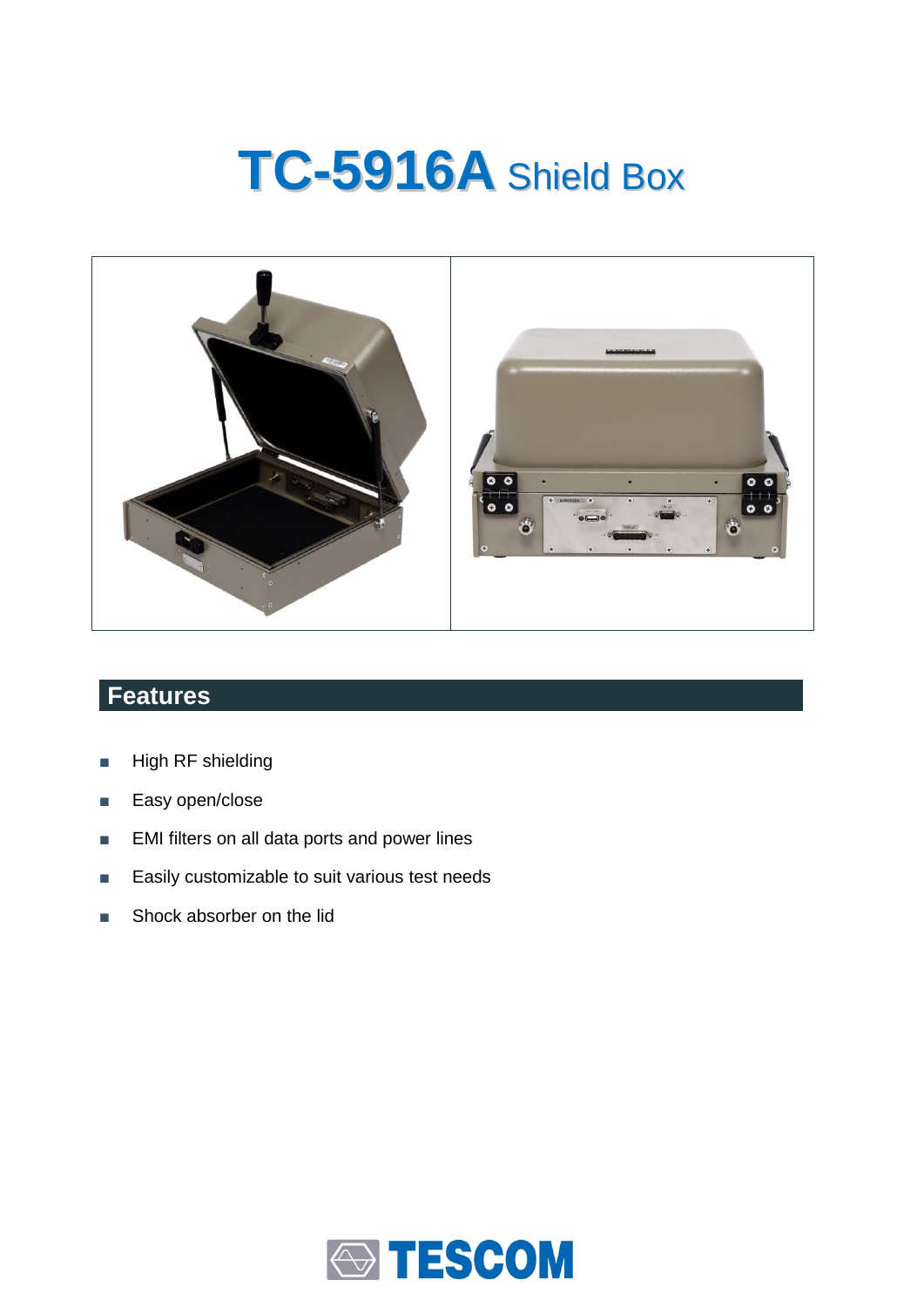## **Specifications**

| <b>Mechanical Specifications</b> |                                                               |  |
|----------------------------------|---------------------------------------------------------------|--|
| <b>Basic RF Connector</b>        | $Two(2) N(f)$ outside and SMA $(f)$ inside                    |  |
| <b>Dimensions</b>                |                                                               |  |
| Inside                           | $328(W)$ x 298(D) x 206(H) mm                                 |  |
| Outside                          | 399(W) x 473(D) x 239(H) mm, lid closed. 495(H) mm, lid open. |  |
| Weight                           | Approx. 10 kg                                                 |  |
| *Packing                         |                                                               |  |
| Size                             | 460(W) x 530(D) x 340(H) mm                                   |  |
| Weight                           | Approx. 11 kg                                                 |  |

\* The size or weight of a package may vary depending on how the product is packed.

#### **Typical RF Shielding**

The shielding effectiveness below is measured with blank panels mounted. Other I/O interface panel may result in different shielding effectiveness.

| Frequency        | Shielding Effectiveness (dB) |
|------------------|------------------------------|
| 100 to 2000 MHz  | $> 70$ dB                    |
| 2000 to 3000 MHz | $> 70$ dB                    |
| 3000 to 6000 MHz | $>60$ dB                     |

## **Dimensions**

 **TC-5916A Inner Dimensions (WxDxH) : 328(W) x 298(D) x 206(H) mm**  (Internal dimensions may vary by lot.)



Copyright © 2020 Tescom Co., Ltd. All right reserved. *#927Unitechvil142,Ilsan-ro,Ilsandong-gu,Goyang-si,Gyeonggi-do,Korea [10442] TEL: 82-31-920-6600* **FAX: 82-31-920-6607** *[support@tescom.co.kr](mailto:support@tescom.co.kr) http://www.tescom.co.kr*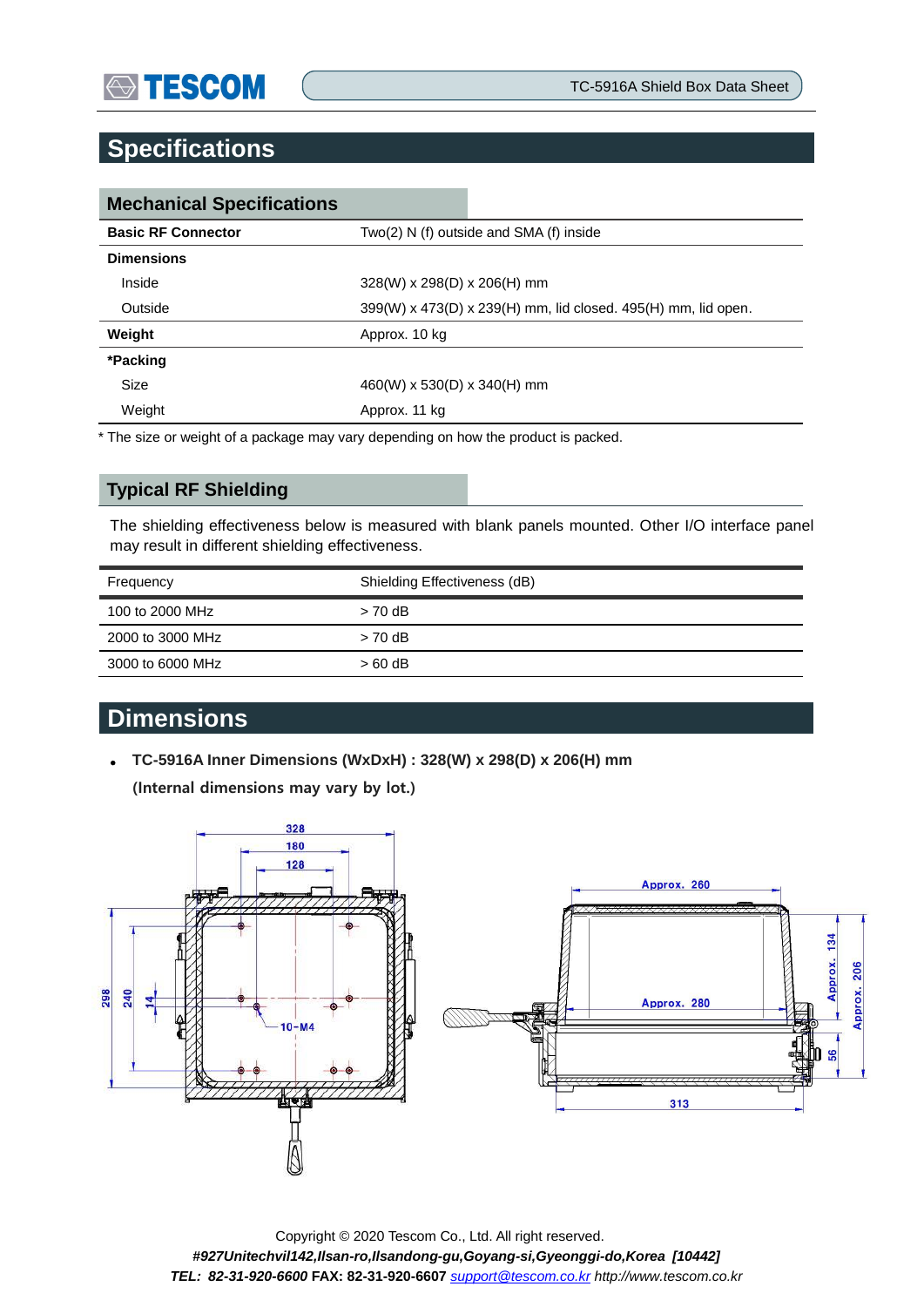



 **TC-5916A Outer Dimensions (WxDxH) : 399(W) x 473(D) x 239(H) mm, lid closed. 495(H) mm, lid open.**



Copyright © 2020 Tescom Co., Ltd. All right reserved. *#927Unitechvil142,Ilsan-ro,Ilsandong-gu,Goyang-si,Gyeonggi-do,Korea [10442] TEL: 82-31-920-6600* **FAX: 82-31-920-6607** *[support@tescom.co.kr](mailto:support@tescom.co.kr) http://www.tescom.co.kr*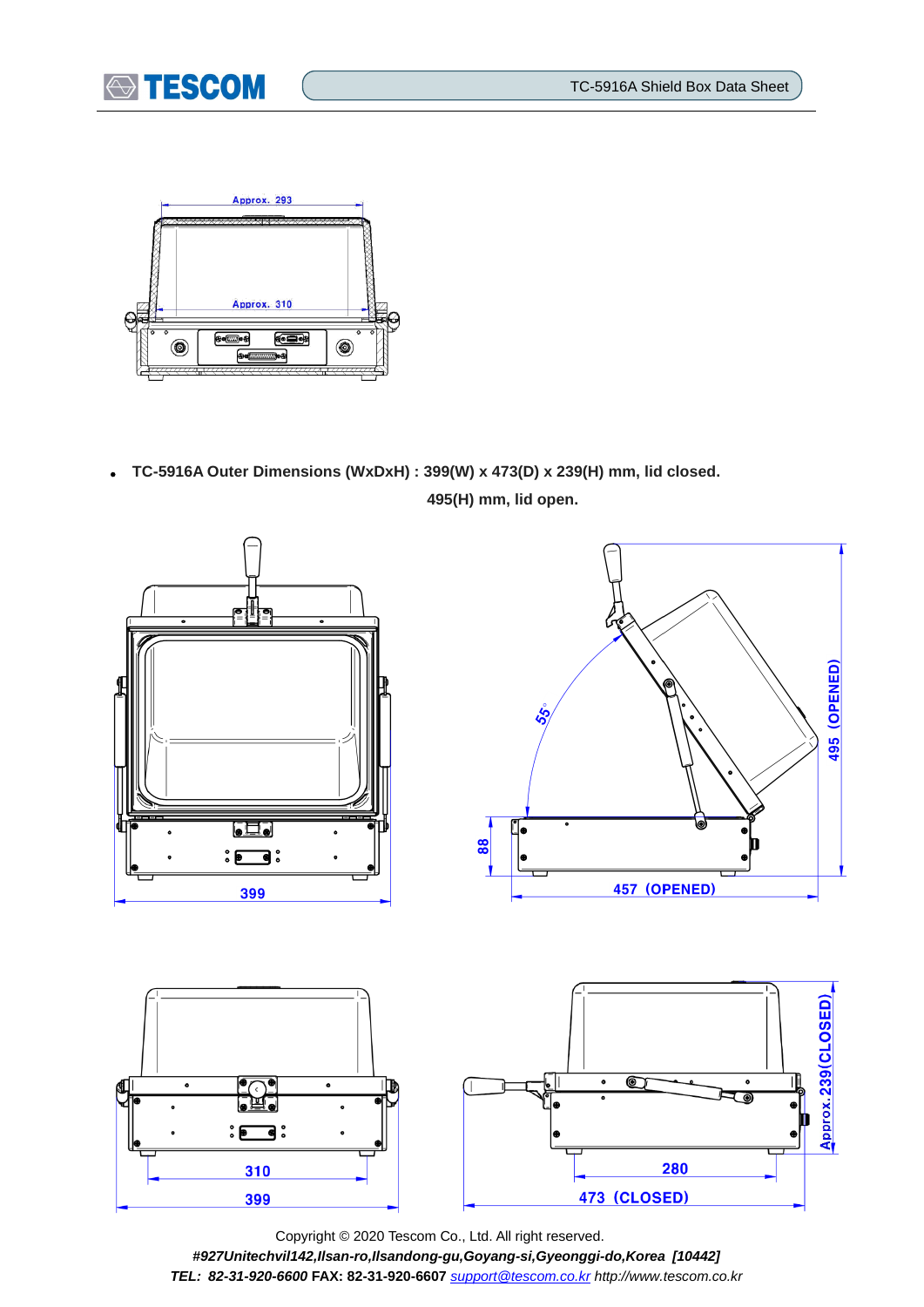# **Ordering Information**

| <b>Order Number</b> | <b>Description</b>                                   |
|---------------------|------------------------------------------------------|
|                     | <b>Shield Box (including accessories below)</b>      |
| TC-5916A            | <b>Test Report</b>                                   |
|                     | RF Cable (4011-0001), SS-402, N(m) to N(m) 1 m, 1 pc |

### **Pre-Configured I/O Interface Panel**

| <b>I/O Interface Panel</b>  | <b>Order Number</b> | <b>Configuration</b>                                                                                                                                                                                                |
|-----------------------------|---------------------|---------------------------------------------------------------------------------------------------------------------------------------------------------------------------------------------------------------------|
|                             | M591602A            | • One(1) DB25(p) outside and DB25(s) inside, 1000 pF pi<br>filter<br>• One(1) DB9(p) outside and DB9(s) inside, 100 pF pi filter<br>• One(1) USB 2.0 outside and inside                                             |
| Data Interface Panel        |                     |                                                                                                                                                                                                                     |
|                             | M591605A            | • One(1) DB25(p) outside and DB25(s) inside, 100 pF pi<br>filter<br>• One(1) DB9(p) outside and DB9(s) inside, 100 pF pi filter<br>• One(1) USB 2.0 outside and inside<br>• One(1) DC Power Jack outside and inside |
| Data Interface Panel        |                     |                                                                                                                                                                                                                     |
|                             | M591632A            | • Two(2) N (f) ouside and SMA (f) inside<br>• One(1) DB9(p) outside and DB9(s) inside, 1000 pF pi<br>filter<br>• Four(4) USB 2.0 outside and inside<br>• One(1) RJ-45 outside and inside                            |
| <b>Data Interface Panel</b> |                     |                                                                                                                                                                                                                     |
|                             | M5916135A           | • Four(4) N (f) ouside and SMA (f) inside<br>• Two(2) DB25(p) outside and DB25(s) inside, 100 pF pi<br>filter<br>• Two(2) USB 2.0 outside and inside                                                                |
| <b>Data Interface Panel</b> |                     |                                                                                                                                                                                                                     |
| Data Interface Panel        | M5916145C           | • Five(5) SMA (f) ouside and SMA (f) inside<br>• One(1) DB9(p) outside and DB9(s) inside, 1000 pF pi<br>filter<br>• Two(2) USB 2.0 outside and inside<br>• One(1) DC Power Jack outside and inside                  |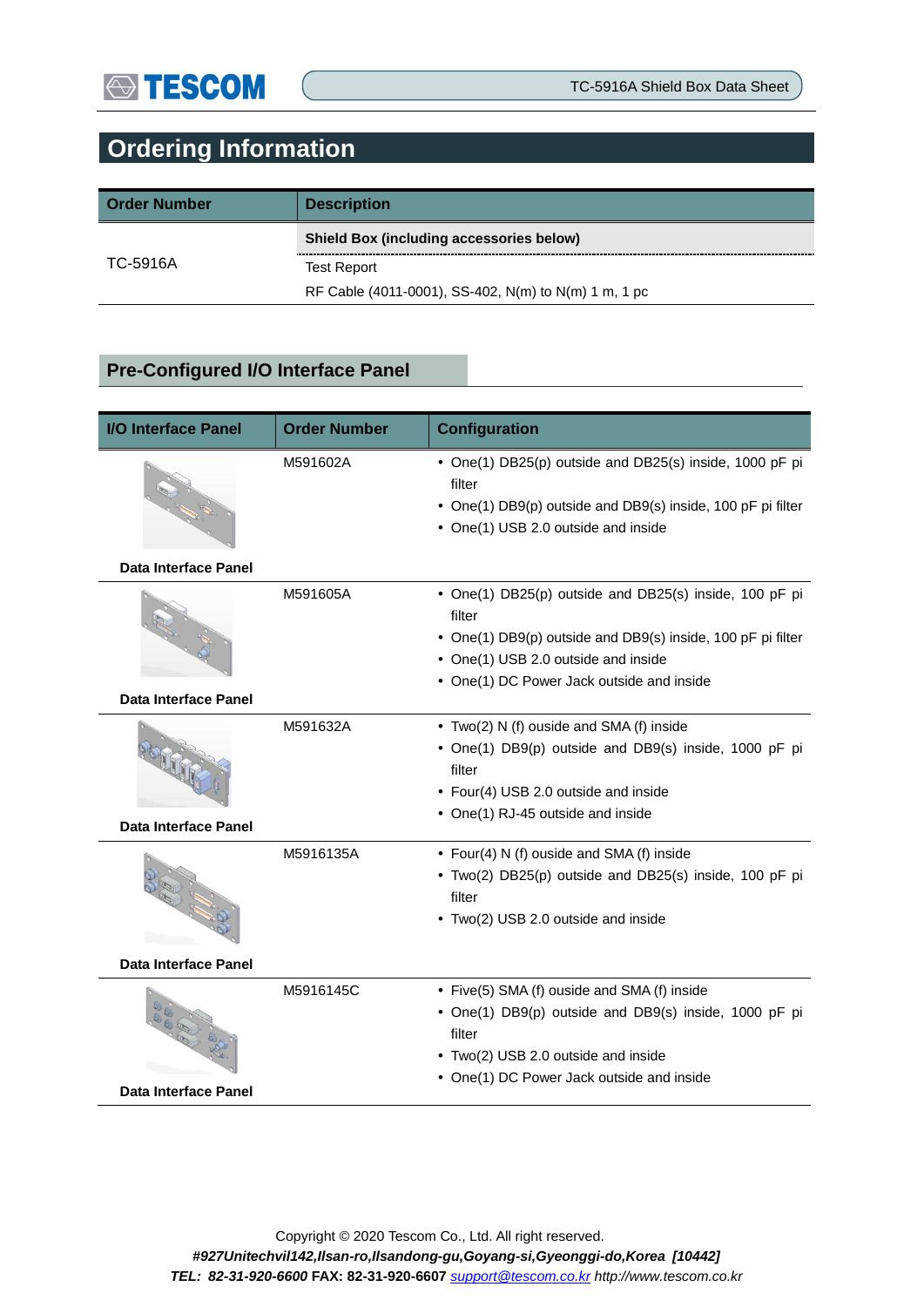

#### **Custom I/O Interface Panel**

 Customized I/O interface panel is available by selecting and arranging I/O interfaces below. Please contact TESCOM sales team or your local distributor.

| <b>I/O</b> Interface | <b>Description /</b><br><b>Order Number</b> | <b>Typical Data Rate /</b><br><b>Line Voltage</b> | <i><b>*Typical Shielding</b></i> |
|----------------------|---------------------------------------------|---------------------------------------------------|----------------------------------|
|                      | DB25, 1000pF Pi Filter /                    | 3 Mbps / 100 VDC,                                 | $>70$ dB from 0.5 to 2 GHz       |
|                      | 3409-0009-1                                 | 5 Amps max                                        | >80 dB from 2 to 3 GHz           |
|                      |                                             |                                                   | >70 dB from 3 to 6 GHz           |
|                      | DB25, 100pF Pi Filter /                     | 10 Mbps / 100 VDC,                                | $>50$ dB from 0.5 to 2 GHz       |
|                      | 3409-0014-1                                 | 5 Amps max                                        | >60 dB from 2 to 3 GHz           |
|                      |                                             |                                                   | >60 dB from 3 to 6 GHz           |
|                      | DB9, 1000pF Pi Filter /                     | 3 Mbps / 100 VDC,                                 | >70 dB from 0.5 to 2 GHz         |
|                      | 3409-0008-1                                 | 5 Amps max                                        | >80 dB from 2 to 3 GHz           |
|                      |                                             |                                                   | >70 dB from 3 to 6 GHz           |
|                      | DB9, 100pF Pi Filter /                      | 10 Mbps / 100 VDC,                                | >50 dB from 0.5 to 2 GHz         |
|                      | 3409-0010-1                                 | 5 Amps max                                        | >60 dB from 2 to 3 GHz           |
|                      |                                             |                                                   | >60 dB from 3 to 6 GHz           |
|                      | USB 2.0 Filter /                            | 480 Mbps / 5 V, 500 mA /                          | >60 dB from 0.5 to 2 GHz         |
|                      | 3409-0018A-3                                | Max Current: 5 A                                  | >70 dB from 2 to 3 GHz           |
|                      |                                             |                                                   | >70 dB from 3 to 6 GHz           |
|                      | USB 3.1 Gen 1 Filter (Active)/              | 5000 Mbps/ 5 V, 600 mA /                          | >80 dB from 0.5 to 2 GHz         |
|                      | 3409-0042A-2                                | Max Current: 1.5 A                                | >80 dB from 2 to 3 GHz           |
|                      |                                             |                                                   | >75 dB from 3 to 6 GHz           |
|                      | RJ-45 Filter /                              | 1 Gbit/s Copper-Line                              | >60 dB from 0.5 to 2 GHz         |
|                      | 3409-0022A                                  | Ethernet (1000 BASE-T)                            | >70 dB from 2 to 3 GHz           |
|                      |                                             |                                                   | >70 dB from 3 to 6 GHz           |
|                      | DC Power Adaptor /                          | 50 VDC,                                           | >70 dB from 0.5 to 2 GHz         |
|                      | 3406-0004A                                  | 3 Amps max                                        | >80 dB from 2 to 3 GHz           |
|                      |                                             |                                                   | >80 dB from 3 to 6 GHz           |
|                      | DC Power Adaptor                            | 50 VDC,                                           | >70 dB from 0.5 to 2 GHz         |
|                      | (Banana Jack Type) /                        | 10 Amps max                                       | >80 dB from 2 to 3 GHz           |
|                      | 3406-0005A, 3406-0006A                      |                                                   | >80 dB from 3 to 6 GHz           |
|                      | AC Power Adaptor /                          | 250 VAC,                                          | >70 dB from 0.5 to 2 GHz         |
|                      | 3103-0009A                                  | 7 Amps max                                        | >80 dB from 2 to 3 GHz           |
|                      |                                             |                                                   | >80 dB from 3 to 6 GHz           |

| <b>I/O</b> Interface | <b>Description /</b><br><b>Order Number</b> | Frequency Range / Impedance / V.S.W.R     |
|----------------------|---------------------------------------------|-------------------------------------------|
|                      | RF, N-SMA Connector /<br>3408-0038          | From DC to 6 GHz / 50 $\Omega$ / 1.15 max |
|                      | RF, SMA-SMA Connector /<br>3408-0039        | From DC to 8 GHz / 50 $\Omega$ / 1.15 max |